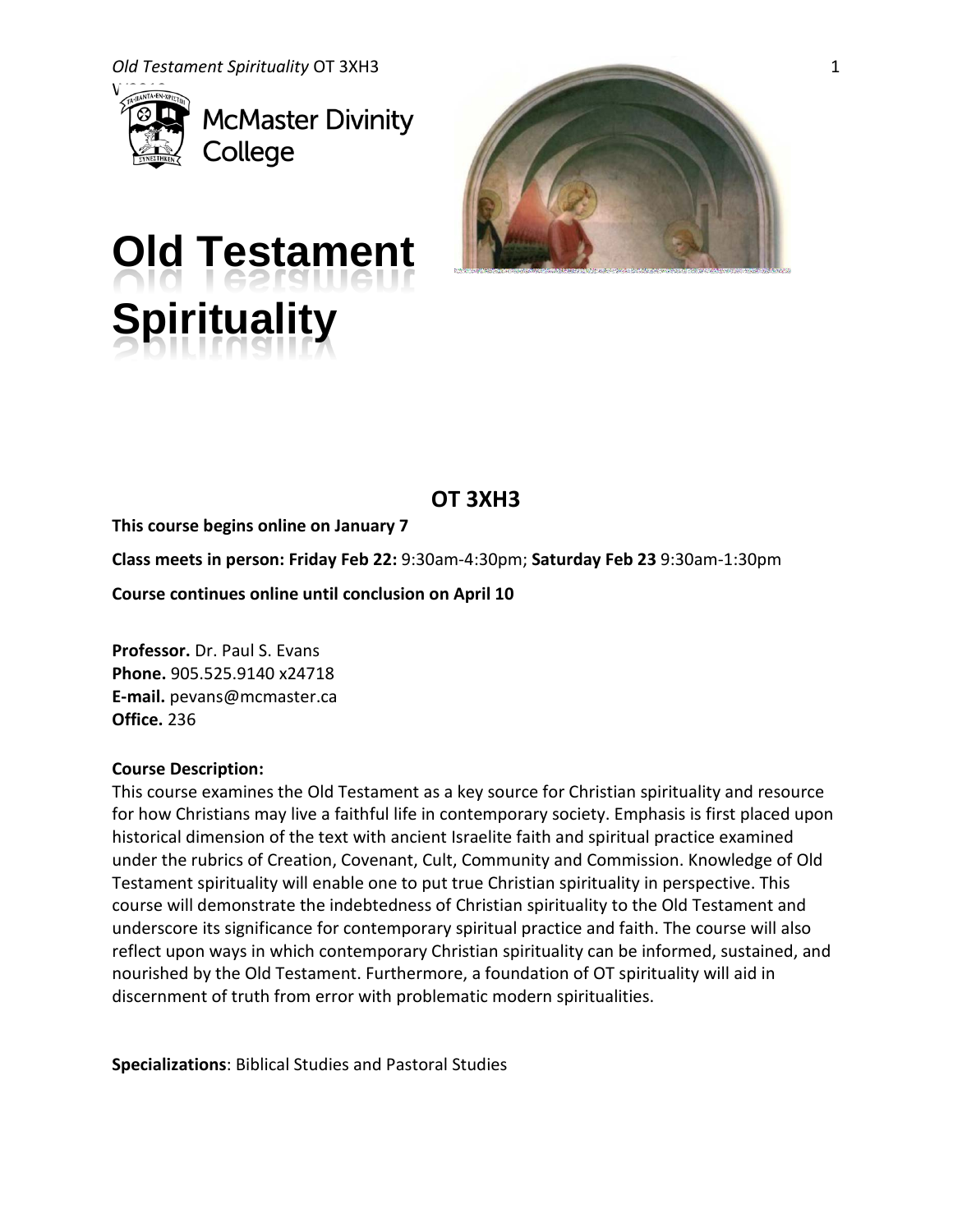# **Course Objectives:**

#### **Knowing**

- 1. To know the place of spirituality in OT theology
- 2. To know the content of OT Creational theology and the significance of the 'goodness of creation' and the image of God for Christian spirituality
- 3. To know the OT covenant texts and their foundational role for a spirituality of interconnectedness and relationship with and dependence upon God
- 4. To understand the OT theological emphasis on community as opposed to modern individualism and the call toward the community of the faith
- 5. To understand the cult of ancient Israel and the significance of its worship and sacrificial system as a means of restoring God's people and allowing a close relationship with God
- 6. To understand the commissioning of Israel to be a kingdom of priests, with a mission of mercy and ministry to the larger world.

#### **Being**

- 7. To embrace the contemporary relevance of the Old Testament for Christian spirituality today
- 8. To grow closer to God through study of Old Testament spirituality

#### **Doing**

- 9. To be able to discuss the relation of OT spirituality with modern discussions of spiritual life and Christian practice
- 10. To be able to interpret relevant OT texts in their original contexts
- 11. To be able to apply OT spirituality to contemporary audiences
- 12. To be able to apply OT spirituality to our own lives

#### **Required Texts:**

- 1. Deryck Sherrifs. *The Friendship of the Lord: An Old Testament Spirituality*. (Eugene, OR; Wipf and Stock, 2007).
- 2. Brueggemann, Walter and Walter Brueggemann. *Spirituality of the Psalms.* Minneapolis, MN: Fortress Press, 2002.
- 3. Lombaard, Christo, *The Old Testament and Christian Spirituality: Theoretical and Practical Essays from a South African Perspective.* Society of Biblical Literature, 2012. Available free online. [https://www.sbl-site.org/assets/pdfs/pubs/IVBS](https://www.sbl-site.org/assets/pdfs/pubs/IVBS-lombaard2012.pdf)[lombaard2012.pdf](https://www.sbl-site.org/assets/pdfs/pubs/IVBS-lombaard2012.pdf)

# **Textbook Purchase:**

All required textbooks for this class are available from the College's book service, READ On Bookstore, Room 145, McMaster Divinity College. Texts may be purchased on the first day of class. For advance purchase, you may contact READ On Bookstores, 5 International Blvd, Etobicoke, ON M9W 6H3: phone 416-620-2934; fax 416-622-2308; e-mail [books@readon.ca.](mailto:books@readon.ca) Other book services may also carry the texts.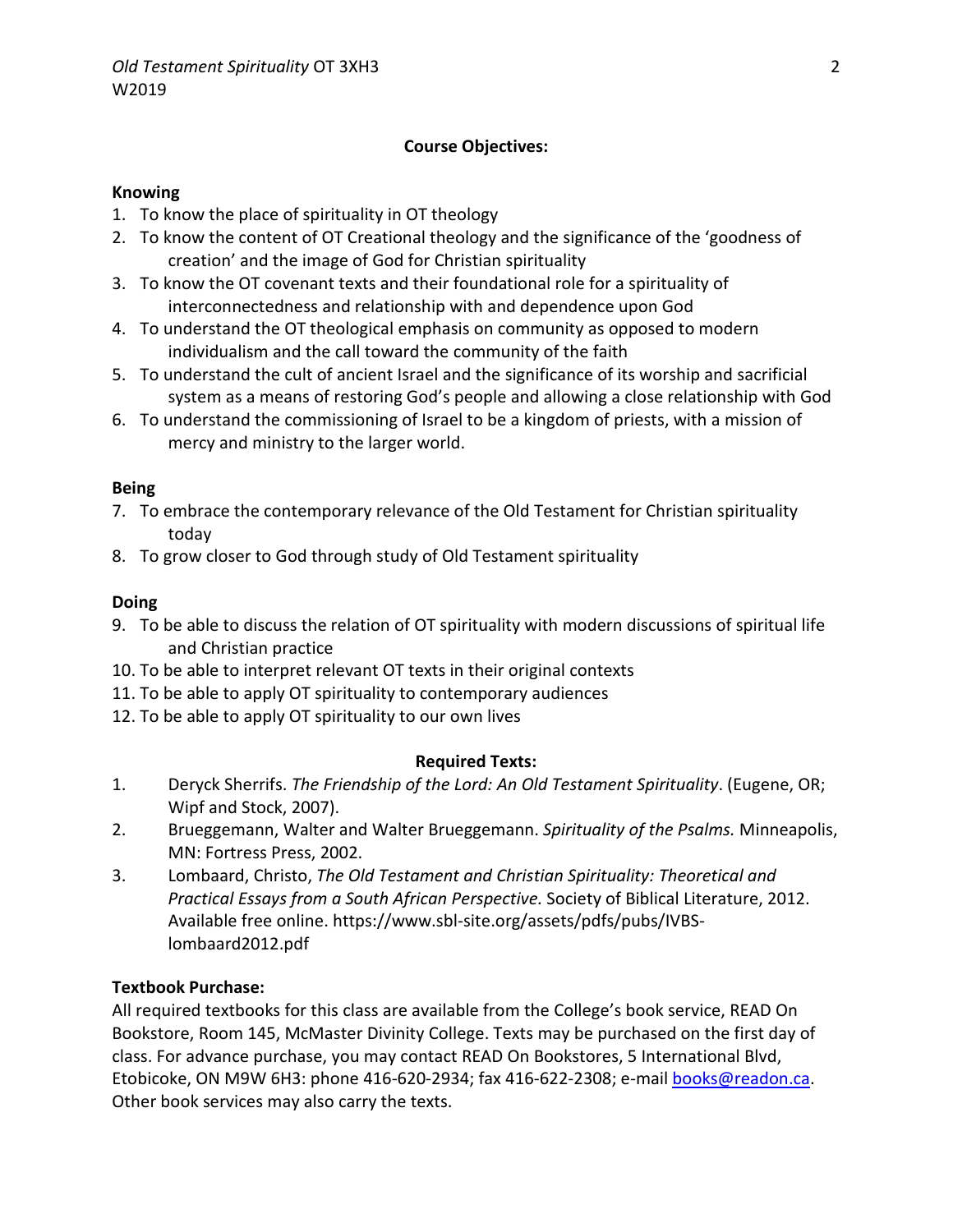#### **Course Assignments and Schedule**

**1. 10% - Readings:** Students are required to read the textbooks and other assigned readings in full and report on them via an email to the professor by Apr 10, 2019

### **2. Pre-class Component (Jan – Feb 21): Online**

#### **A.** *Online Discussion*

Due to this being a hybrid course, much of the class discussion will occur online on the Avenue to Learn course website. Students must actively participate in the online discussion and post minimum **one** discussion topic at the beginning of a week (Sun-Tues). Student posts must be in regard to the posted lectures / assigned readings that week. As well, to further the online discussion all students must respond to minimum **two posts** every week. Since initial posts will be online in the first part of the week, there will adequate time for all students to respond to posts in a timely manner. Instructions on how to participate in the online classroom will be sent to each student via email before the course begins.

Participation in online discussion is an assumed foundation for this course (like class attendance) if a student fails to participate every week their final mark will be reduced by one full letter grade (so A becomes B, A- becomes B-).

#### **B. 15%** - *Review Assignment #1*

During the pre-class modules students will write a critical book review on Brueggemann's *Spirituality of the Psalms.* The paper must be **no more** than **8 pages** double-spaced. The paper should clearly summarize the contents of the book in your own words and include your own critical interaction, evaluation, and reflections on the chapter. The written review is due **Feb 1, 2019**—No Extensions. See "Critical Book Review Guidelines" below

# **3. In-Class Component (Feb 22–23): At McMaster Divinity College**

The on-campus Modules will consist of some in-class lectures, Q&A, presentations, and student presentations. Attendance is mandatory.

#### **A. 25% -** *Student Led seminar discussion:*

As part of the on-campus modules, each student will lead the class in a 30-minute discussion of assigned topic. In preparation for the discussion the student will conduct independent research including the textbooks and other sources. A 2–3 page report showing your research and discussion notes will be handed in following the seminar.

#### **4. Post-Class Component (Feb 24–Apr 10): Online**

#### **A.** *Online Discussion*

In the post-class component students must continue to actively participate in the online discussion but now only need to post **one** discussion topic at the beginning of a week (Sun-Tues) and respond to **one other post** each week.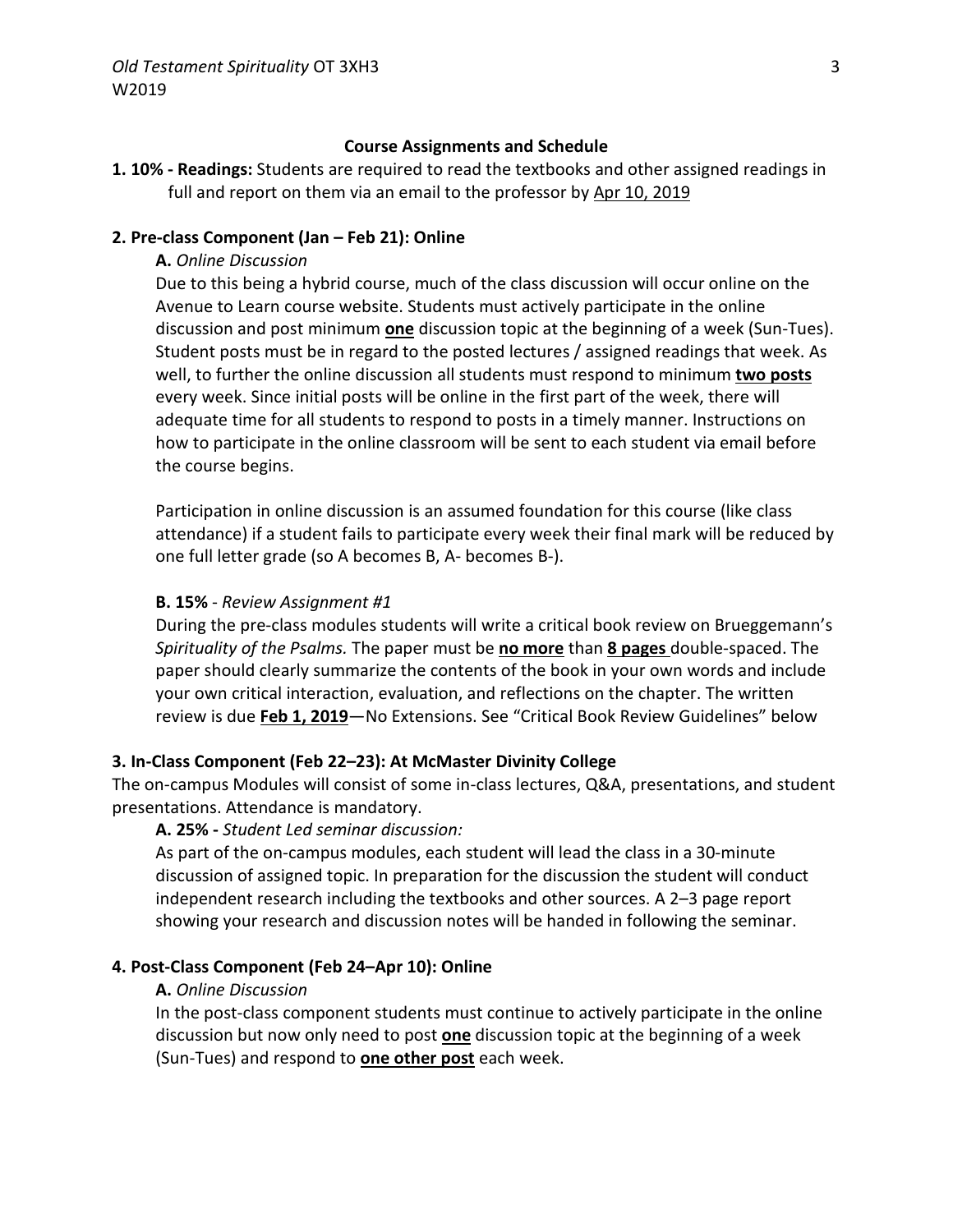# *Old Testament Spirituality* OT 3XH3 W2019

Participation in online discussion is an assumed foundation for this course (like class attendance) if a student fails to participate every week their final mark will be reduced by one full letter grade (so A becomes B, A- becomes B-).

**B. 10% -** *Statement and Annotated Bibliography***.. Due March 23.** In preparation for the major assignment students will write a one-paragraph statement of their Major Assignment, along with an annotated bibliography of at least 12 bibliographic items of secondary sources. These secondary sources do not include primary sources (the Bible, Josephus, Qumran). By way of **supplement** to these 12 sources, a student may use a **maximum of 2** Internet resources. Students are responsible for the quality of these Internet resources. Each source listed must be drawn on in the paper and evidenced in the footnotes etc.

# **D. 40% -** *Major Assignment***. Due Apr 10.**

All major assignment papers must follow the MDC Style Guide. Papers should be doublespaced, 12pt Times New Roman font (footnotes should be 10pt). The major assignment will be based upon the research represented in your annotated bibliography and draw on (and explicitly cite) all 12 sources within the paper. See "Paper Evaluation Guidelines" below

# **i. Major Assignment for Biblical Studies Specializations:**

There are two (2) options for Biblical Studies: Choose only **one** (1) of the following:

**a. Research paper:** 12-15 pages double-spaced. This is especially recommended if you are planning to go on to a research degree or write a thesis (or if you have a particular topic in mind that you wish to write on). The topic of this research must be related to OT Spirituality and approved by the professor.

**b. Paper on the Spirituality of a Psalm:** 12-15 pages. In this option you will choose one passage from the Psalter that will:

- **1.** Take into account the genre and the historical context of the chosen text and the underscore the Spirituality in its original context
- **2.** Provide a close reading of the text, noting key words, phrases, and literary features
- **3.** Identify different interpretive options and consider the validity of each and argue for the chosen interpretation.
- **4.** Elucidate the theological message and spirituality of the chosen text
- **5.** Explain the applicability of the text for today for believers in regards to discussions of spiritual life and Christian practice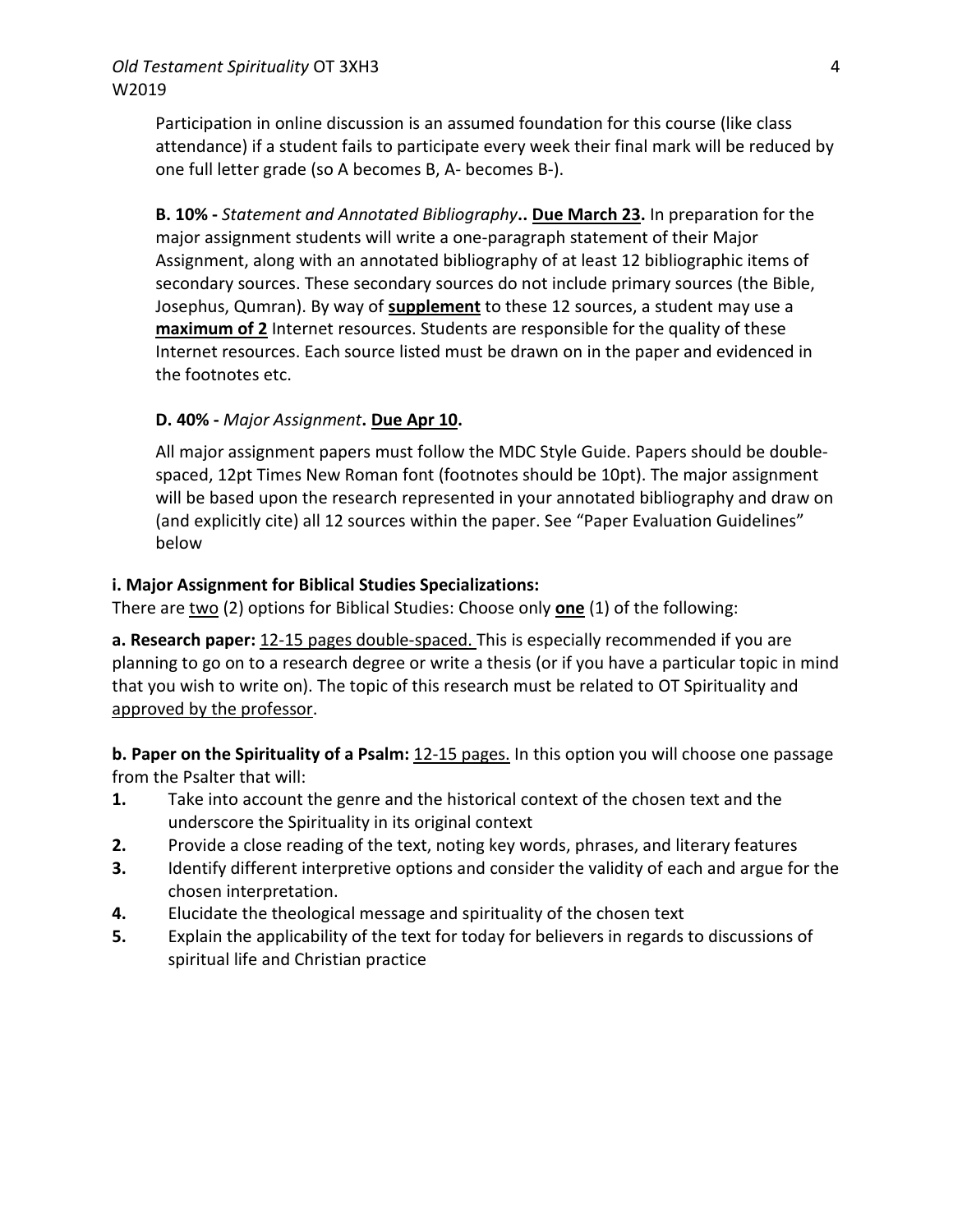# **ii. Major Assignment for Pastoral Studies Specializations:**

There are three (3) options for Pastoral Studies Specializations. Choose only **one** (1) of the following:

**a. Paper on the Spirituality of a Psalm:** 12-15 pages. This is the same paper as outlined above in assignments for biblical studies specializations.

# **b. Sermon on Spiritualty from an OT text (oral presentation).** 20-25 minute video-taped

sermon submitted on CD/DVD/USB drive or uploaded to YouTube or Vimeo. Beginning with an OT text this sermon will expound on the spirituality contained therein, noting its original cultural and historical context, then applying it to the contemporary context and modern discussions of spiritual life and Christian practice. The sermon will be delivered orally but include a written manuscript with an outline. The manuscript may be a combination of sentence, bullets/point form, paragraphs (it need not be a complete essay of the words you preach). This manuscript should be grammatically correct and include appropriate citation of sources employed.

**c. Sermon on Spiritualty from an OT text (written).** This assignment is the same as the previous assignment (oral presentation of a sermon) but instead of an oral presentation it will be written, but with an aim to oral delivery. The sermon must be written as it would be spoken and must not be in point form etc. but be a full written manuscript. It is expected it will conform to MDC style guide and be grammatically correct and acknowledge its sources appropriately with footnotes.

# **College Style for Submission of Written Work**

All stylistic considerations (including but not limited to questions of formatting, footnotes, and bibliographic references) must conform to the McMaster Divinity College Style Guidelines for Essays and Theses

<https://mcmasterdivinity.ca/sites/default/files/documents/mdcstyleguide.pdf> Failure to observe appropriate form will result in grade reductions.

All papers to be submitted in electronic format only (a pdf file)—no hardcopies! Email to pevans@mcmaster.ca. Include your last name in the file name of your attachment (e.g., evans.researchpaper.pdf). To avoid late marks papers must be received before the end of the calendar day on which they are due (i.e., before midnight Eastern Standard Time).

# **Policy concerning late papers**

Extensions for papers will not be given except in very exceptional circumstances. (serious illness, family crises, etc.). Busy-ness, holidays, computer problems etc. are not legitimate reasons to grant extensions. Late assignments will be docked at the rate of 2% per day for the first 7 days (including weekends) and 4% per day after that. All assignments must be received by **April 10** in order to avoid a failing grade in the class.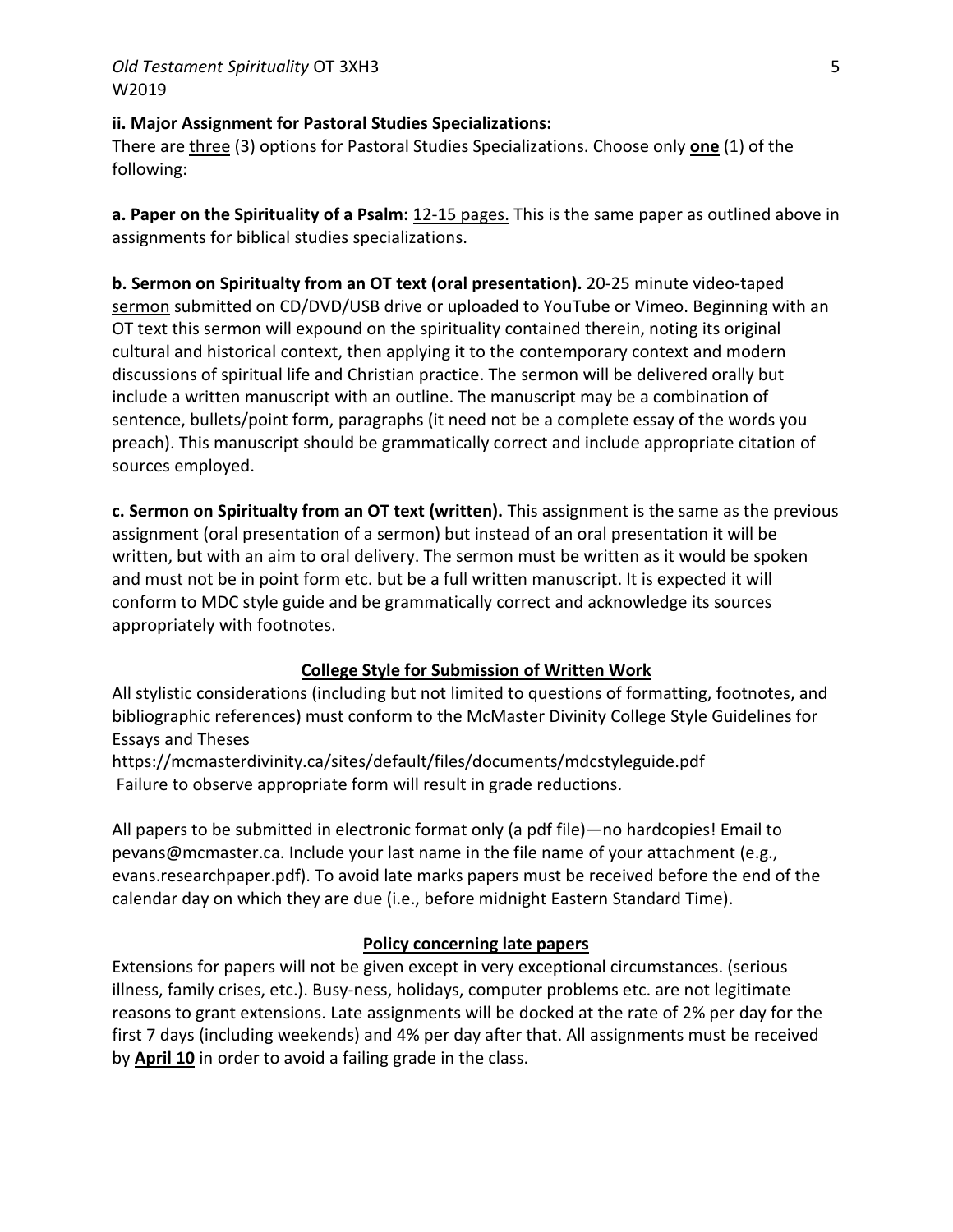# **Academic Honesty.**

Academic dishonesty is a serious offence that may take any number of forms, including plagiarism, the submission of work that is not one's own or for which previous credit has been obtained, and/or unauthorized collaboration with other students. Academic dishonesty can result in severe consequences, e.g., failure of the assignment, failure of the course, a notation on one's academic transcript, and/or suspension or expulsion from the College. Students are responsible for understanding what constitutes academic dishonesty. Please refer to the Divinity College Statement on Academic Honesty

[~http://www.mcmasterdivinity.ca/programs/rules-regulations](http://www.mcmasterdivinity.ca/programs/rules-regulations)

# **Gender Inclusive language:**

McMaster Divinity College uses inclusive language for human beings in worship services, student written materials, and all its publications. It is expected that inclusive language will be used in chapel services and all MDC assignments. In reference to biblical texts, the integrity of the original expressions and the names of God should be respected, but you will need to use gender-inclusive language for humans, and you will need to quote from a gender-inclusive version such as the following: NRSV (1989), NCV (1991), TEV/GNB/GNT (1992), CEV (1995), NLT (1996), TNIV (2005), and the Common English Bible (CEB 2011).

# **Disclaimer**

This syllabus is the property of the instructor and is prepared with currently available information. The instructor reserves the right to make changes and revisions up to and including the first day of class.

*Students are advised to retain this syllabus for their records.*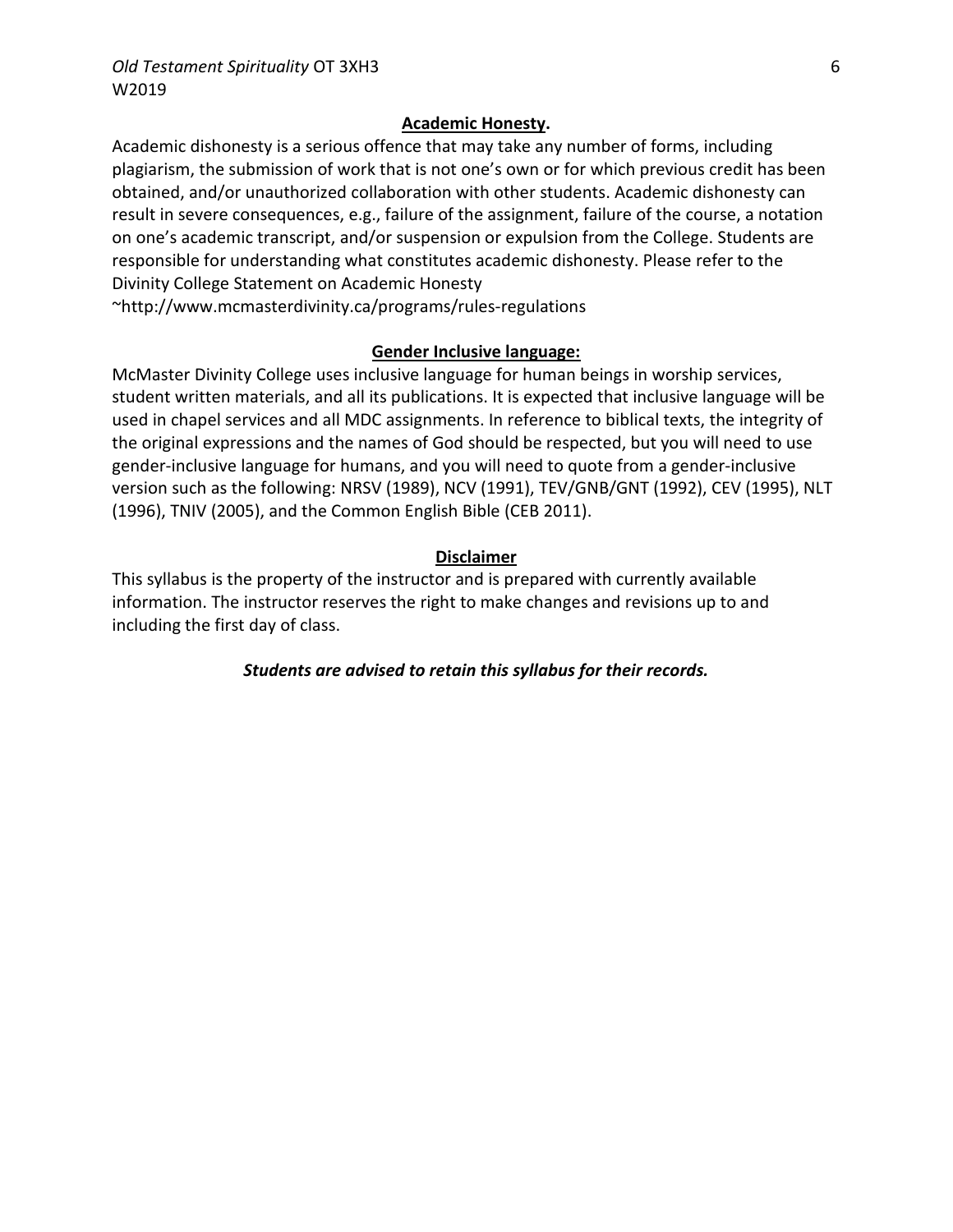#### **Critical Book Review Guidelines**

**I.** The Book Review of Brueggemann's *Spirituality of the Psalms* should roughly follow this format:

Summary of Content: 2-4 Pages Critique of Content 1-3 Pages Personal Reflection 1-2 Pages

Total=*no more* than 8 pages! Pages 9ff *will not* be read

The following items are rated according to the following scale:

1 = poor/inadequate; 2 = adequate; 3 = good/more than adequate; 4 = very good; 5 = excellent/superior.

| Summary of Content (noted key concepts etc.)        |  | 1 2 3 4 5 |  |
|-----------------------------------------------------|--|-----------|--|
| Quality of Critique (evidence of critical thought)  |  | 1 2 3 4 5 |  |
| Reflective Thought (theological depth, sensitivity) |  | 1 2 3 4 5 |  |
| Literary Style (awkward, wordy, repetitive)         |  | 1 2 3 4 5 |  |
| Grammar/Spelling                                    |  | 1 2 3 4 5 |  |
| Neatness/Presentation                               |  | 1 2 3 4 5 |  |

§ Note: this is a simple evaluation tool to assist in paper assessment. The categories are not weighted equally, and thus are not added together or averaged to calculate your grade.

#### **II. The following need attention if checked**

- 
- 
- □ Line spacing, Font size, Margins, Page
- numbers etc. need attention
- □ Cite primary resources correctly/

consistently (e.g., Gen 1:26; Gen 1; etc.)

- □ Use inclusive language □ □ The paper is too long/too short
- □ Write a unified review □ □ Edit your paper more thoroughly
	- $\Box$  The paper needs balance
	- □ Follow MDC Style guide
	- □ Cite secondary resources correctly/

consistently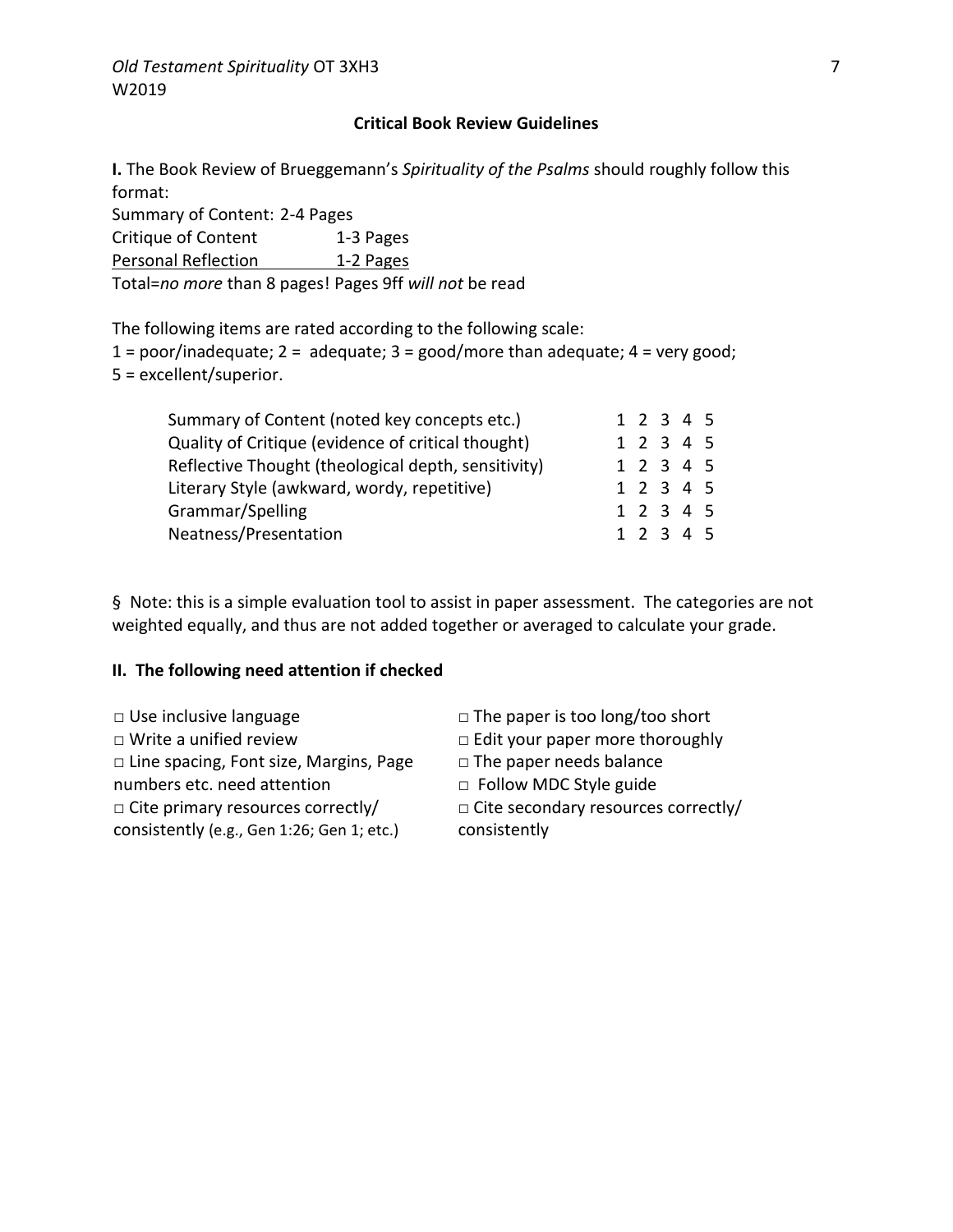#### **Paper Evaluation Guidelines**

**I.** The next items are rated according to this scale: 1 = inadequate; 2 = adequate;  $3 = \text{good}$ ;  $4 = \text{very good}$ ;  $5 = \text{superior}$ .

| <b>Bibliographic consciousness</b>            |  |       | 1 2 3 4 5 |    |
|-----------------------------------------------|--|-------|-----------|----|
| Range and Use of Sources                      |  |       | 1 2 3 4 5 |    |
| Clarity in Defining Issues                    |  |       | 1 2 3 4 5 |    |
| Strength of Argument                          |  |       | 1 2 3 4 5 |    |
| Awareness of Exegetical Issues                |  |       | 1 2 3 4 5 |    |
| <b>Accuracy of Data and Assertions</b>        |  |       | 1 2 3 4 5 |    |
| Analysis / Critical Thinking                  |  |       | 1 2 3 4 5 |    |
| Introduction (Thesis Statement / Clear Issue) |  |       | 1 2 3 4 5 |    |
| Development of Thesis (focus)                 |  |       | 1 2 3 4 5 |    |
| Literary Style (awkward, wordy, repetitive)   |  |       | 1 2 3 4 5 |    |
| Organization/coherence of ideas               |  |       | 1 2 3 4 5 |    |
| Grammar/Spelling                              |  |       | 2 3 4 5   |    |
| Neatness/Presentation                         |  | 2 3 4 |           | -5 |
|                                               |  |       |           |    |

§ Note: this is a simple evaluation tool to assist in paper assessment. The categories are not weighted equally, and thus are not added together or averaged to calculate your grade.

#### **II. The following need attention if so indicated**

- 
- 
- □ Line spacing, Font size, Margins, Page numbers etc. need attention
- $\Box$  Cite primary resources correctly/
- consistently (e.g., Gen 1:26; Gen 1; etc.)
- □ Use inclusive language □ □ The paper is too long/too short
- □ Write a unified essay <br>□ Edit your paper more thoroughly
	- □ The paper needs balance
	- □ Follow MDC Style guide
	- $\Box$  Cite secondary resources correctly/ consistently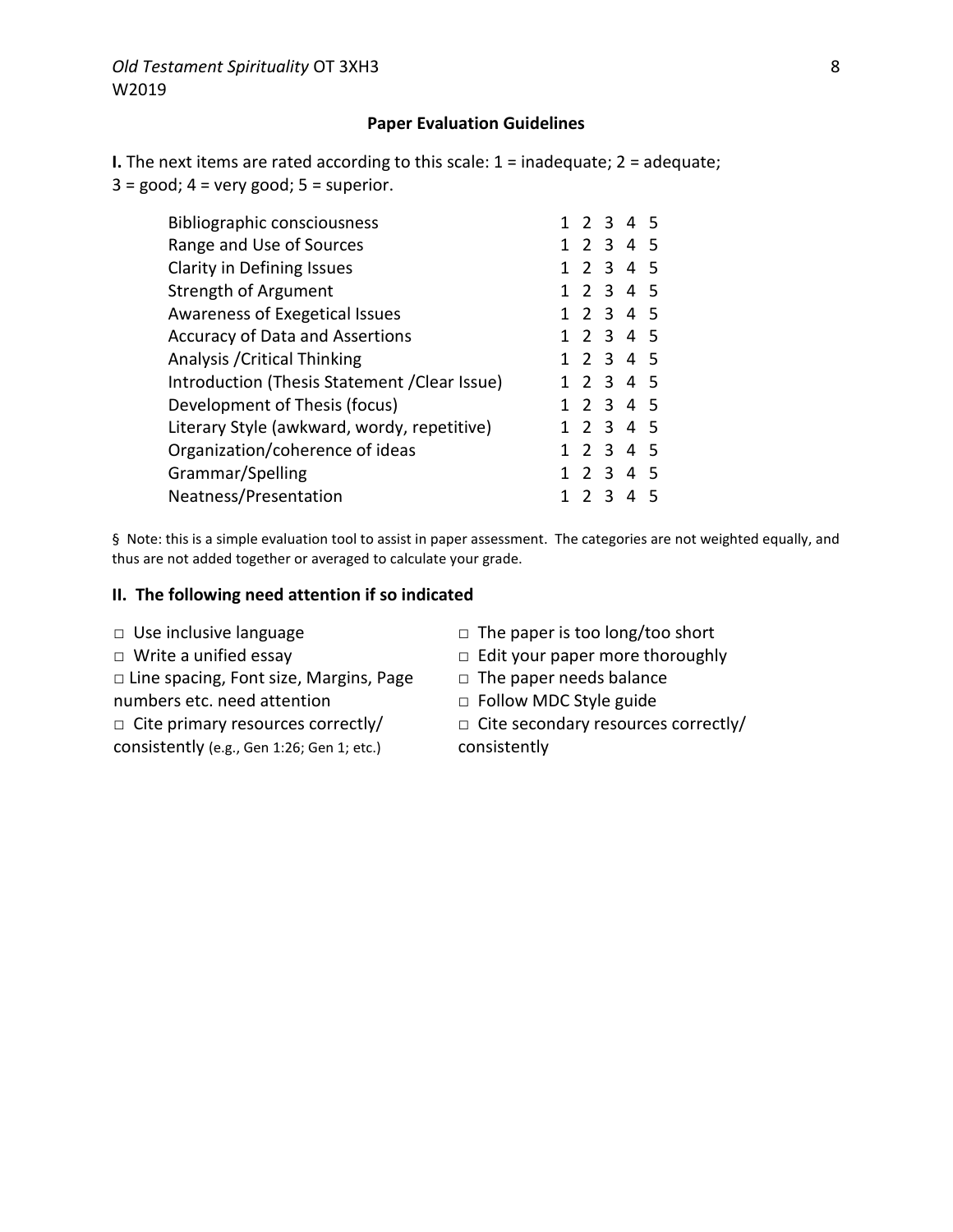# *Old Testament Spirituality* OT 3XH3 W2019

#### Selected Bibliography

- Anderson, Bernhard W., and Steven Bishop. *Contours of Old Testament Theology*. Minneapolis, MN: Fortress Press, 1999.
- Beale, G. K. *A New Testament Biblical Theology: The Unfolding of the Old Testament in the New*. Grand Rapids, MI: Baker Academic, 2011.
- Brueggemann, Walter. *The Psalms and the Life of Faith*. Minneapolis: Augsburg Fortress, 1995.
	- \_\_\_\_\_\_. *Theology of the Old Testament: Testimony, Dispute, Advocacy*. Minneapolis: Fortress Press, 1997.
- Brueggemann, Walter, and Walter Brueggemann. *Spirituality of the Psalms*. Minneapolis, MN: Fortress Press, 2002.
- Ceresko, Anthony R. *Introduction to Old Testament Wisdom: A Spirituality of Liberation*. Maryknoll, NY: Orbis Books, 1999.
- Craghan, John F. *Love and Thunder, a Spirituality of the Old Testament*. Collegeville, Minn.: Liturgical Press, 1983.
- Eichrodt, Walther. *Theology of the Old Testament. Translated by J.A. Baker*. Old Testament Library. Philadelphia: Westminster Press, 1967.
- Gallares, Judette A. *Images of Faith: Spirituality of Women in the Old Testament*. Maryknoll, N.Y.: Orbis Books, 1994.
- Goldingay, John. *Old Testament Theology: Israel's Faith*. Downers Grove, Ill.: InterVarsity Press, 2006.
	- \_\_\_\_\_\_. *Old Testament Theology: Israel's Gospel*. Downers Grove, Ill.: InterVarsity Press, 2003.
- \_\_\_\_\_\_. *Old Testament Theology: Israel's Life*. Old Testament Theology. Downers Grove, Ill.: InterVarsity Press, 2009.
- Graef, Hilda C. *The Light and the Rainbow: A Study in Christian Spirituality from Its Roots in the Old Testament and Its Development through the New Testament and the Fathers to Recent Times*. London: Longmans, 1959.
- Holder, Arthur G. *The Blackwell Companion to Christian Spirituality*. Blackwell Companions to Religion. Malden, MA: Blackwell Pub., 2005.
- House, Paul R. *Old Testament Theology*. Downers Grove, Ill.: InterVarsity Press, 1998.